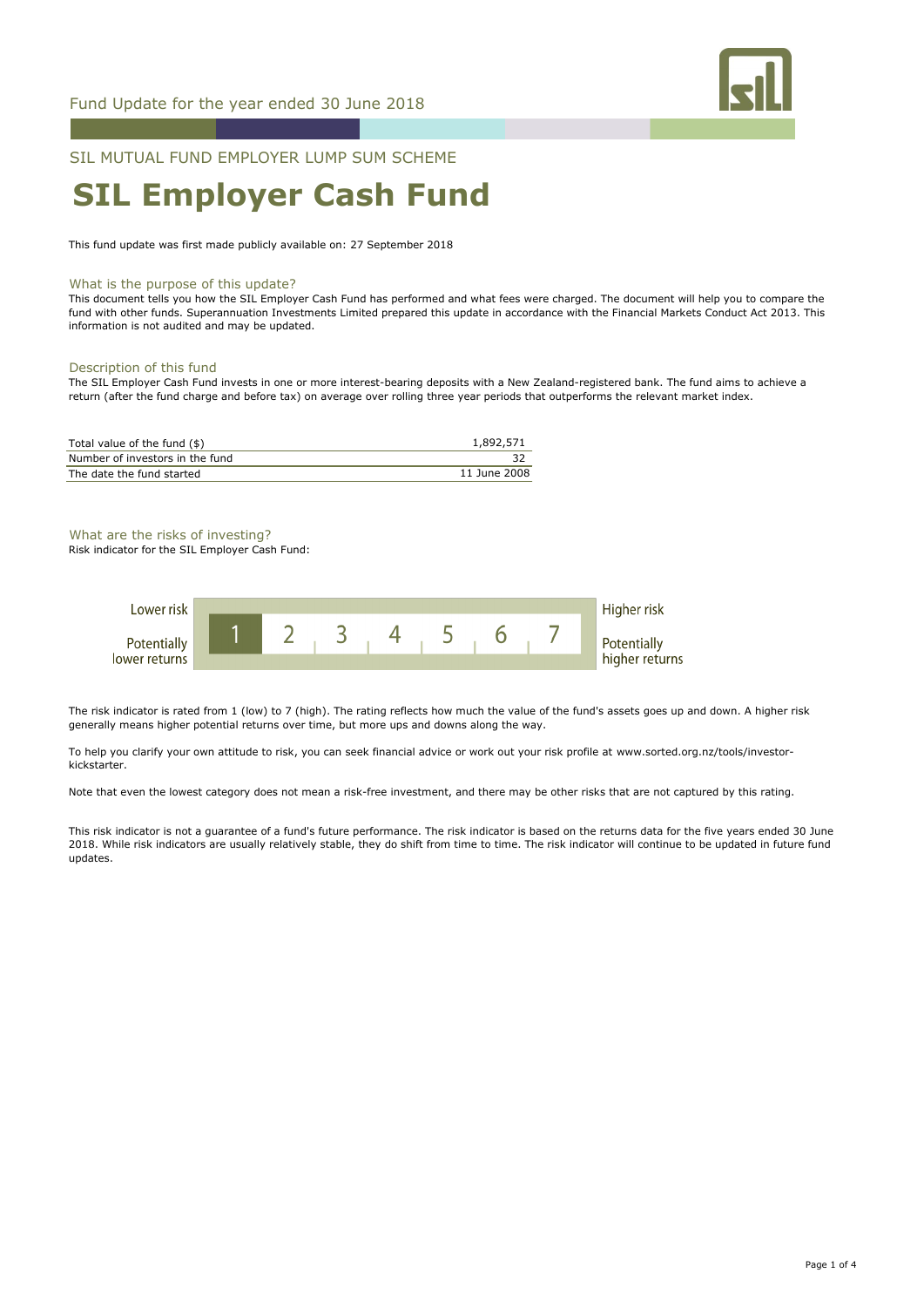#### How has the fund performed?

|                                                    | Average over past<br>five years | Past year |  |  |
|----------------------------------------------------|---------------------------------|-----------|--|--|
|                                                    |                                 |           |  |  |
| <b>Annual return</b>                               |                                 |           |  |  |
| (after deductions for fund charges and tax)        | 1.40%                           | 0.91%     |  |  |
| Annual return                                      |                                 |           |  |  |
| (after deductions for fund charges but before tax) | 1.96%                           | 1.27%     |  |  |
| Market index annual return                         |                                 |           |  |  |
| (reflects no deduction for fund charges and tax)   | 2.72%                           | 1.96%     |  |  |

The market index annual return shows the return of the S&P/NZX Bank Bills 90 Day Index.

Additional information about the market index is available in the statement of investment policy and objectives on the scheme register at business.govt.nz/disclose.



#### **Annual return graph**

This shows the return after fund charges and tax for each year ending 31 March since the fund started. The last bar shows the average annual return since the fund started, up to 30 June 2018.

**Important:** This does not tell you how the fund will perform in the future.

Returns in this update are after tax at the highest prescribed investor rate (PIR) of tax for an individual New Zealand resident. Your tax may be lower.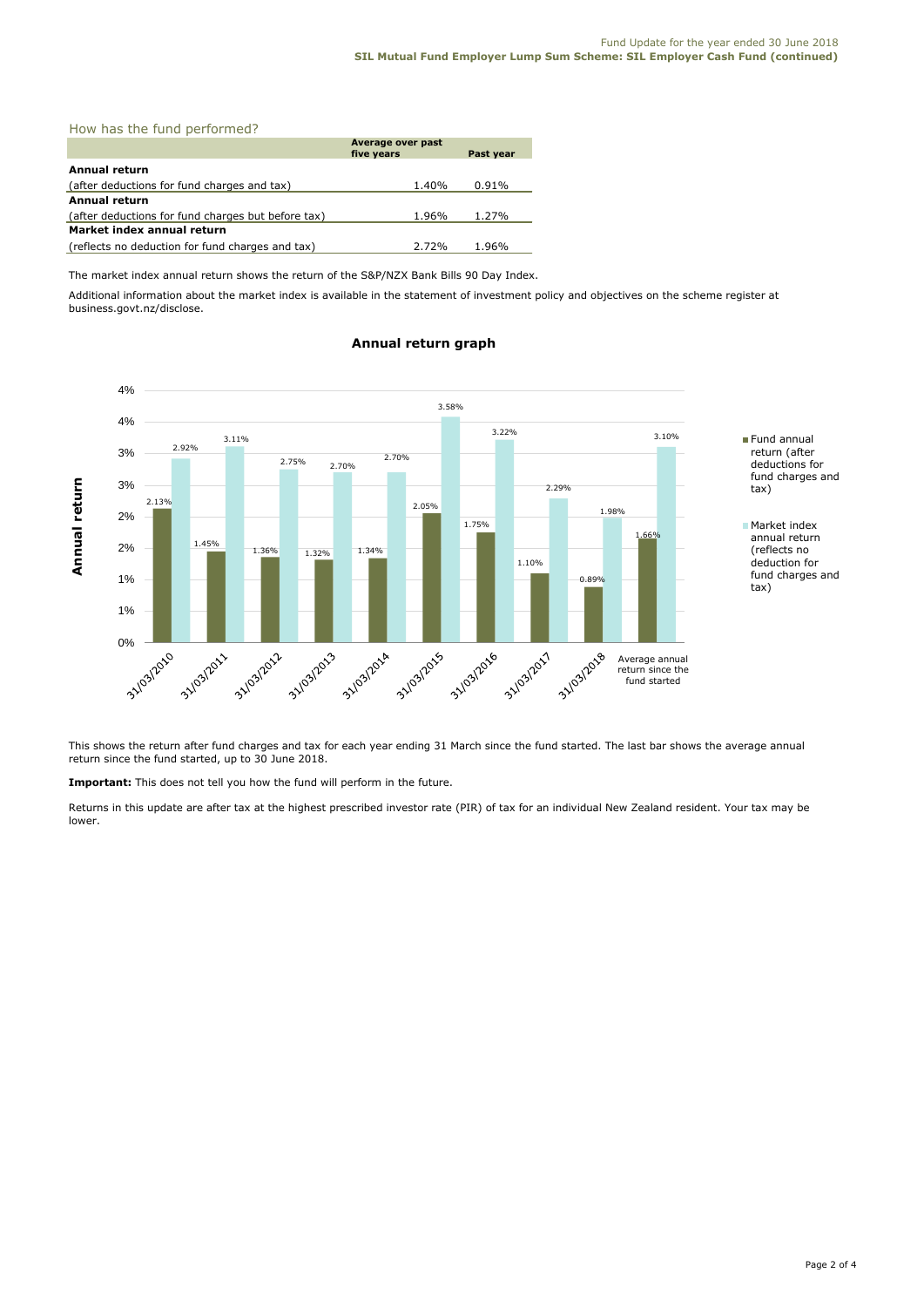#### What fees are investors charged?

Investors in the SIL Employer Cash Fund are charged fund charges. In the year to 30 June 2018 these were:

|                                             | % of net asset value          |
|---------------------------------------------|-------------------------------|
| <b>Total fund charges</b>                   | 0.59%                         |
| Which are made up of:                       |                               |
| Total management and administration charges | 0.59%                         |
| Including:                                  |                               |
| Manager's basic fee                         | $0.50\%$                      |
| Other management and administration charges | 0.09%                         |
| <b>Total performance based fees</b>         | $0.00\%$                      |
|                                             | Dollar amount per<br>investor |
| <b>Other charges</b>                        |                               |
| Membership fee                              | \$0                           |

Investors are not currently charged individual action fees for specific actions or decisions (for example, for withdrawing from or switching funds).

Small differences in fees and charges can have a big impact on your investment over the long term.

#### Example of how this applies to an investor

Sarah had \$10,000 in the fund at the start of the year and did not make any further contributions. At the end of the year, Sarah received a return after fund charges were deducted of \$91 (that is 0.91% of her inital \$10,000). Sarah also paid \$0 in other charges. This gives Sarah a total return after tax of \$91 for the year.

#### What does the fund invest in?

## **Actual investment mix Target investment mix**

This shows the types of assets that the fund invests in. This shows the mix of assets that the fund generally intends to invest in.